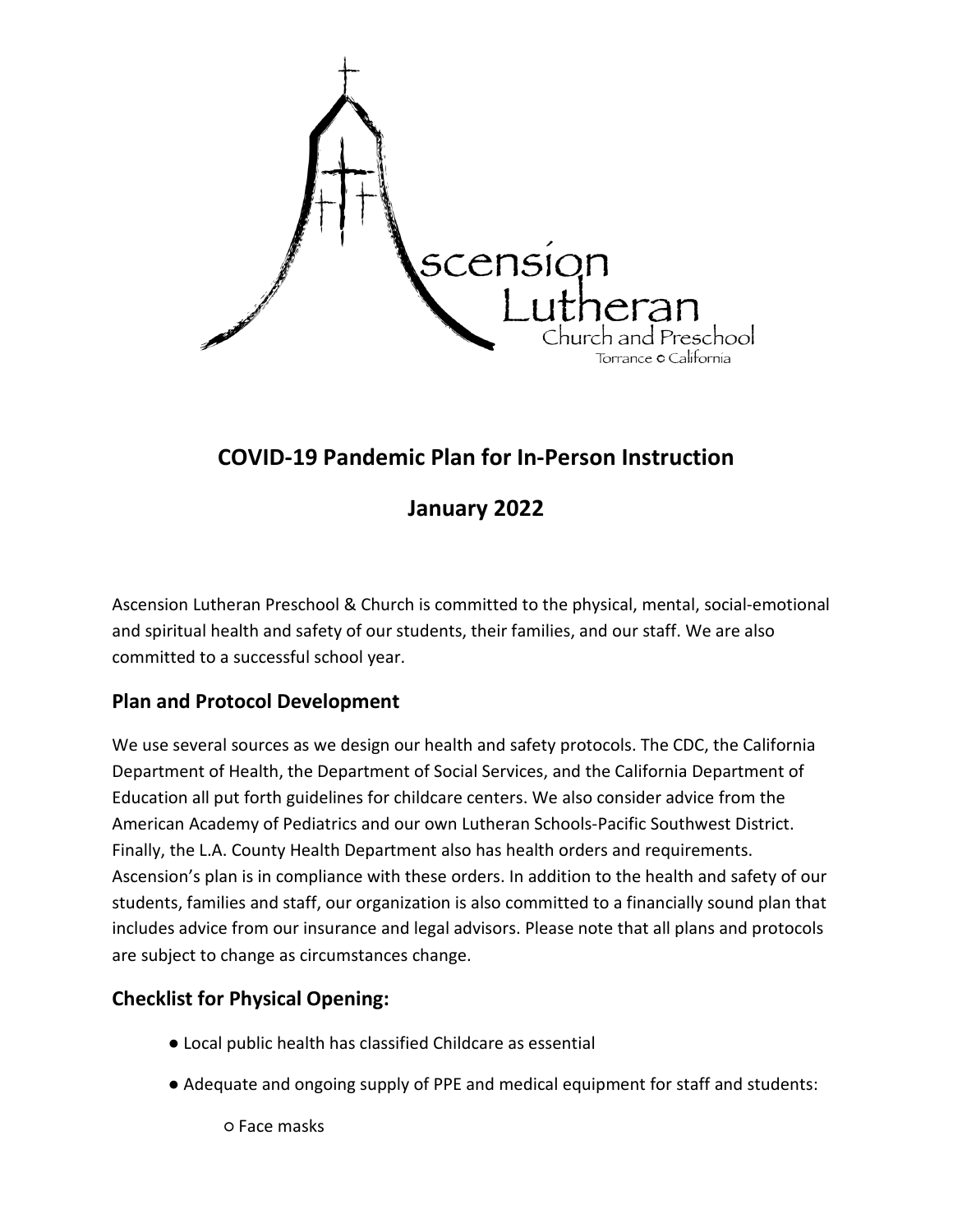○ Gloves

- Touchless thermometers
- Adequate and ongoing sanitation/ventilation supplies
	- Sanitizer
	- Sinks, paper towels and soap
	- Disinfectant wipes
	- Rubbing alcohol
	- Bleach
	- Disinfectant spray
	- Air purifiers and/or fans for ventilation
- Plans/Protocols for health and safety of students/staff

○ These plans/protocols are based on information available at the time of writing and will likely be modified as we learn more about COVID-19, its mitigation and effects on children, and as state and county mandates change.

#### **Arrival and departure of students:**

● We realize that some students are dropped off/picked up by grandparents, siblings, carpools, etc., therefore "parents" in the protocol below refers to whichever adult is in charge of the child for drop off/pick up.

● Parents will monitor students for signs of illness before bringing them to school in the morning. Students who show signs of COVID-19 illness should not come to school and should:

○ Seek advice from medical provider whether to take a COVID-19 test AND

○ Stay home and isolate using CDC guidelines: until receiving a negative test response AND 24 hours after symptoms resolve

OR

○ Stay home and isolate using CDC guidelines until:

- 10 days since symptoms first appeared AND
- Fever-free without medication for 24 hours AND
- Symptoms have significantly improved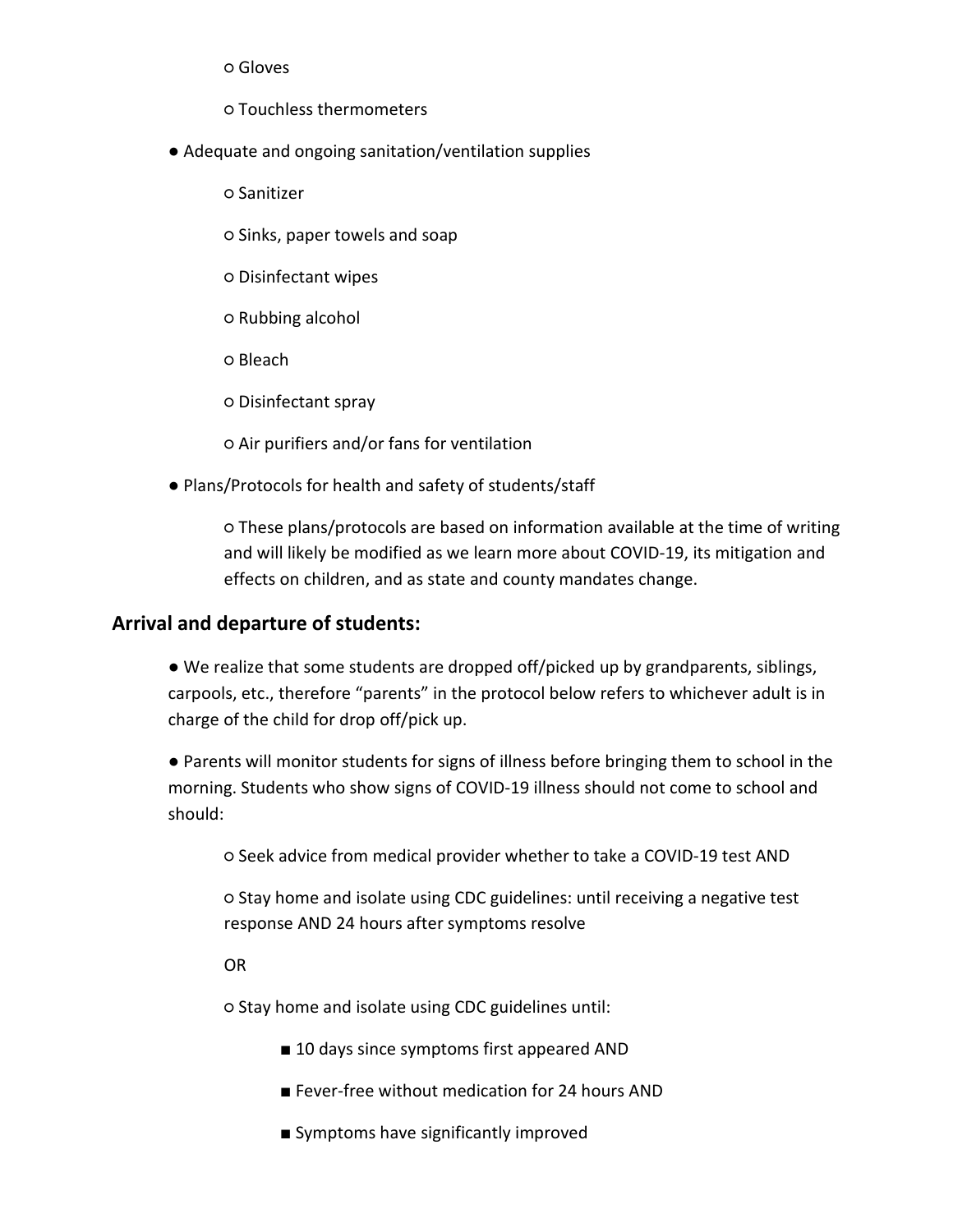*\*If tested and a positive COVID-19 result is received please follow Public Health Officer orders and notify the center.*

## **Pre-drop-off**

Parents should apply masks and sunscreen to their child. All children are required to bring a mask daily, and wear the mask on campus.

*\*Students should wear upgraded masks which at minimum are well-fitting, non-cloth mask of multiple layers of non-woven material with a nose wire.*

## **Drop-off**

Drop-off is between 7:00 AM and 9:00 AM

● Parents will sign their child in, and wait *outside* the classroom door for a teacher. The teacher will conduct a "Wellness Check" which includes taking the students temperature, a visual check and a series of questions for the parent and child.

○ If the answer is "YES" to any of the following questions the child will not be admitted to school and asked to follow CDC Guidelines regarding COVID-19.

■ Wellness Questions:

1. Within the past 24 hours have you, your child, or anyone in your household had COVID-19 symptoms or been exposed or in close contact to anyone with COVID-19 symptoms or a COVID-19 positive test?

*\* Close contact is defined by CDC as someone who was within 6 feet of an infected person for a cumulative total of 15 minutes or more over a 24-hour period starting from 2 days before illness onset (or, for asymptomatic patients, 2 days prior to test specimen collection) until the time the patient is isolated. The World Health Organization (WHO) additionally includes persons with direct physical contact with a probable or confirmed case, direct care for a patient with probable or confirmed COVID-19 disease without using proper personal protective equipment, and other situations as indicated by local risk assessments."*

> 2. Have you, your child, or anyone in your home had signs/symptoms of COVID-19 (full list below).

### *\*If you arrive after 9:00 AM please check in with the office before going to your child's classroom.*

● Once a student has been admitted to the classroom the student will place personal belongings in their cubby and wash or sanitize their hands before beginning their day.

## **Pick up**

Pick up is between 3:15 PM and 5:30 PM.

●Parents must sign children out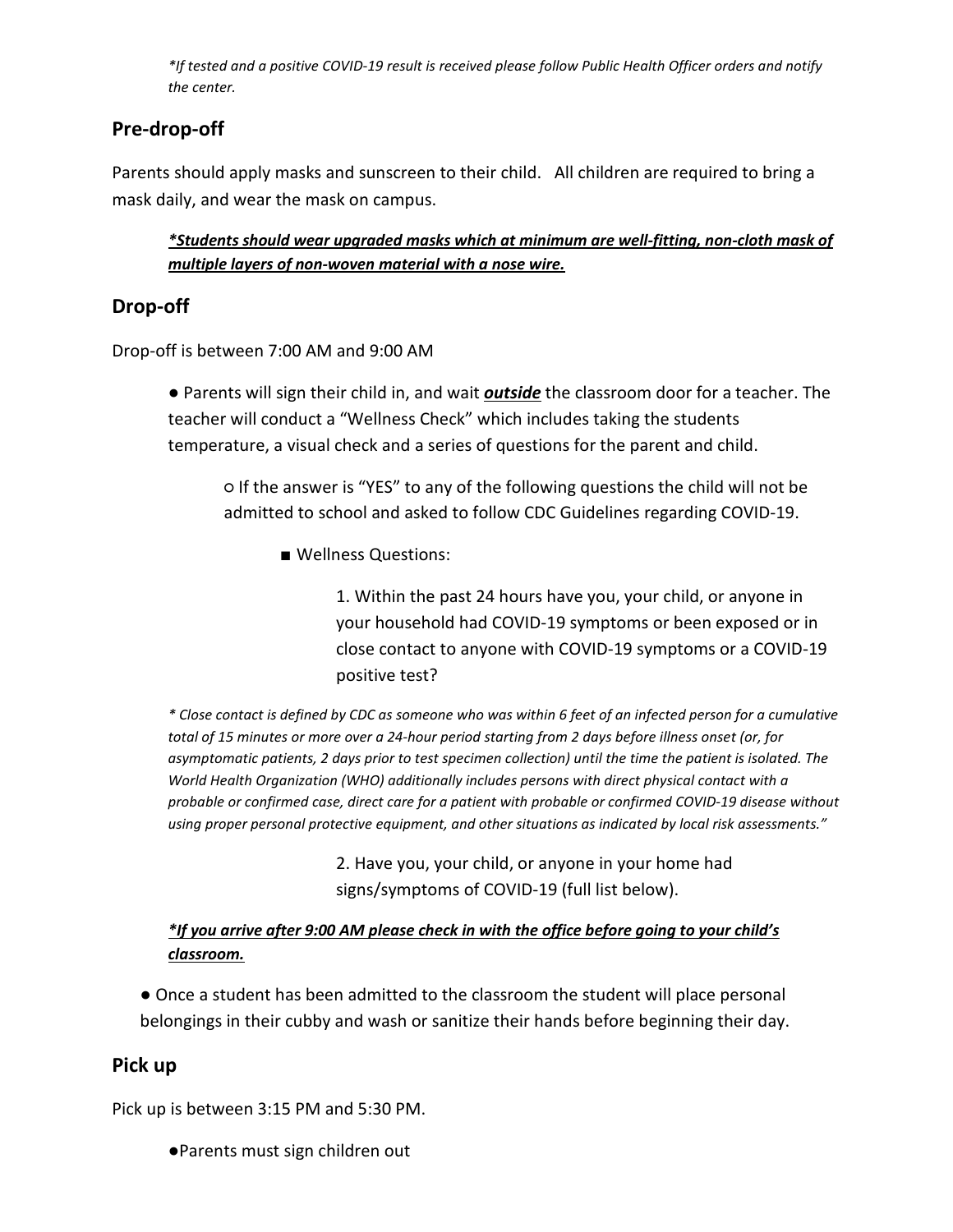●If a parent needs to pick up earlier, he/she MUST tell the child's teacher the time of pick up in advance.

●If a parent arrives after 5:30 PM a late fee will be charged.

*\*Please note that this is a TEMPORARY plan and may require some adjustment. We realize that these procedures may add to time to your typical routines and we thank you in advance for your patience and cooperation.*

## **Daily and Ongoing Screening of Staff and Students:**

● Staff members and students will stay home if they show any symptoms of COVID19.

● Staff members will answer daily health questions, (including questions regarding cough, shortness of breath, difficulty breathing, fever/chills and close contact with someone who has tested positive for COVID19) and will check and report their temperature upon arrival. Staff members with temperatures higher than 99.9 will not be permitted to work.

●Staff members will take student temperatures and students with temperatures higher than 99.9 will not be admitted or sent home.

● Staff members and students who develop signs of illness during the school day will be isolated and asked to seek medical care and/or go home.

## **Staff/students who become sick or are exposed to COVID-19**

- Signs/symptoms of COVID19 (as defined by the CDC) include:
	- Headache
	- Fever or chills
	- New Cough
	- Congestion and/or runny nose
	- Nausea, vomiting and/or diarrhea Congestion and/or runny nose
	- Muscle or body aches
	- Fatigue
	- Shortness of breath or difficulty breathing
	- New loss of taste or smell

● Students or staff members who demonstrate symptoms of illness while on campus will: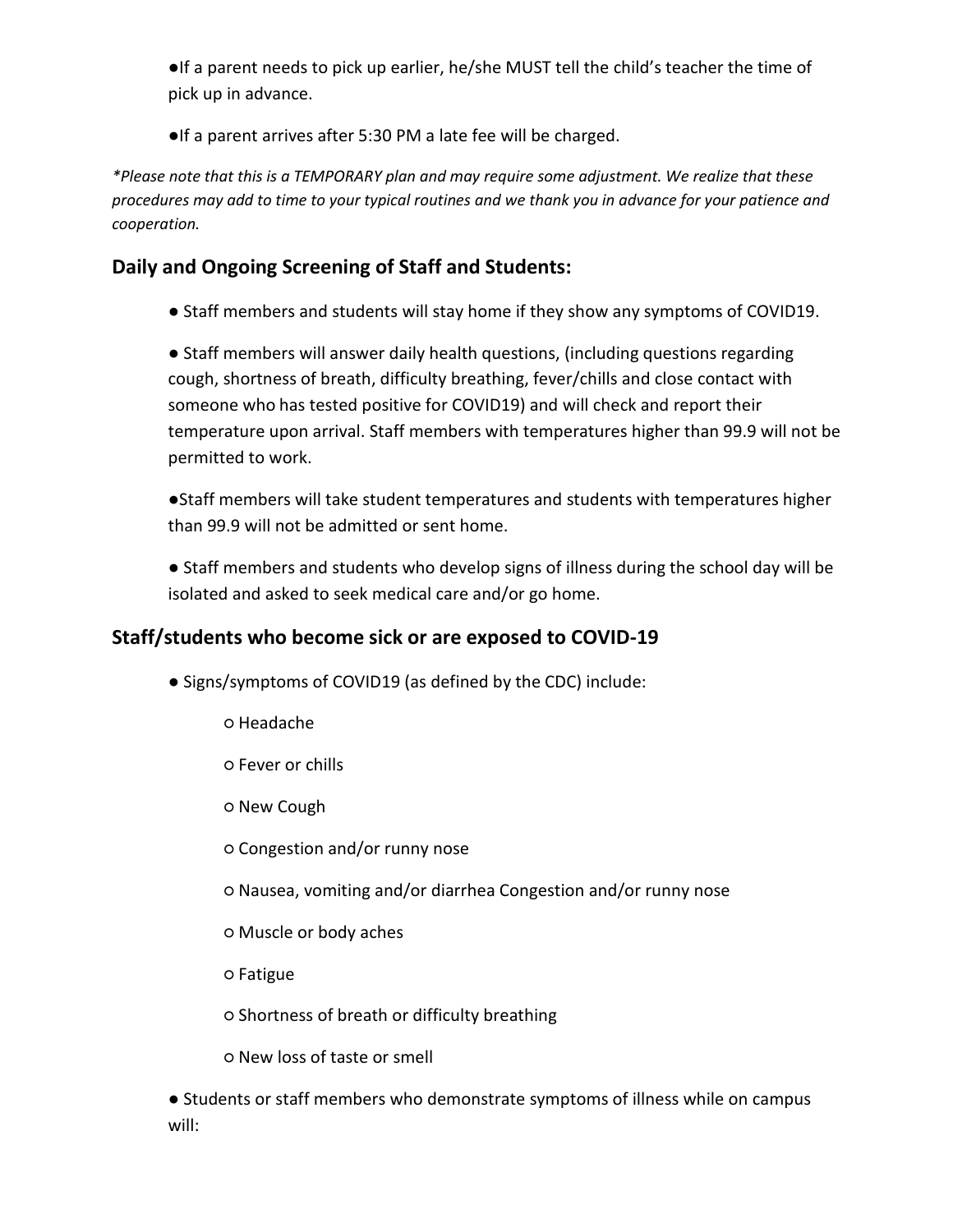○ Put on a surgical-grade face mask immediately (provided by the school)

○ Be escorted to the isolation room where they will remain and be monitored until they can be transported home or to a healthcare facility.

● If signs/symptoms are severe, the school will:

○ Call 9-1-1 immediately, then

○ Notify family members

● Students and staff members who have been sent home or to a healthcare facility due to illness or who develop signs of illness at home must:

○ Seek advice from Medical Provider for further evaluation and possible COVID-19 testing

AND

○ Stay home per Medical Provider guidance or test negative using and FDA authorized test, and fever free without fever reducing medication for 24 hours and symptoms have improved.

OR

○ Tested Positive stay home and isolate until:

- 10 days since symptoms first appeared AND
- Fever-free without medication for 24 hours AND
- Symptoms have significantly improved
- Students and staff members who test positive for COVID-19:

○ Must follow Home Isolation Instructions for COVID-19

○ Must alert the Preschool Office immediately: 310-214-3905 or

310-371-3531 or [preschool@ascensiontorrance.org](mailto:preschool@ascensiontorrance.org) or [schooloffice@ascensiontorrance.org](mailto:schooloffice@ascensiontorrance.org)

○ Should expect a follow-up call from the Health Department Case and Contact Investigation Program

○ May return to school/work

■ 10 days from symptom onset or negative test result (unless symptoms continue) AND

■ Fever-free without medication for 24 hours AND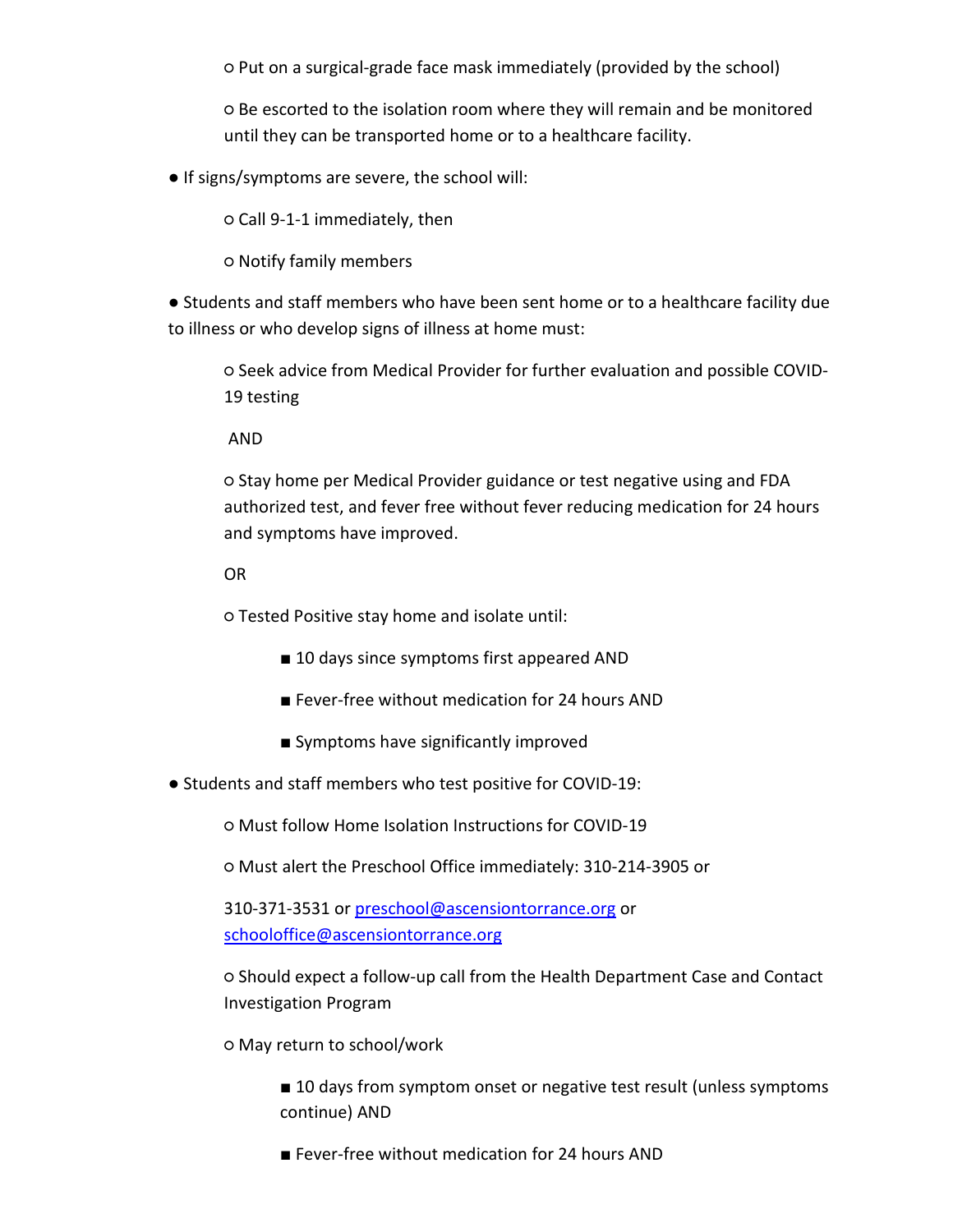■ Symptoms have significantly improved.

○ May seek advice from Medical Provider about the need for a second COVID-19 test

● If a student or staff member tests positive for COVID19, the school will:

○ Maintain staff/student confidentiality

○ Report the illness to the Los Angeles Public Health Department and the Department of Social Services and follow the department's guidance for next steps including but not limited to:

■ Asking the person affected to identify all individuals (students, teachers, families and other staff) who have been in close contact with the person for two days prior to the onset of symptoms to the present.

○ Report the illness (and subsequent negative test results, if applicable) to all Ascension families while maintaining confidentiality.

○ Contact staff and students in close contact with the individual regarding next steps utilizing the COVID-19 Template Notification Letter

○ Quarantine all close contacts for 10 days

○ Enforce anti-harassment and discrimination policies

○ Temporarily close rooms used by the individual with COVID-19 for disinfection

○ Advise staff members regarding sick leave, telework, disability, family leave options

● If there are two confirmed cases of COVID-19 on campus (students or staff) during a 14-day period, the school will assess whether the two cases have epidemiological links.

○ If no links exist, the school will continue with routine COVID-19 monitoring

○ If links do exist, the school will reinforce messages with students and staff about precautionary measures to prevent spread.

● If there are three or more COVID-19 cases during a 14-day period, the school will:

○ Determine if cases have epidemiological links.

○ Report the cluster to the Health Department within one business day

○ Complete the required reports for cases and contacts

○ Follow the Health Department's guidance for next steps.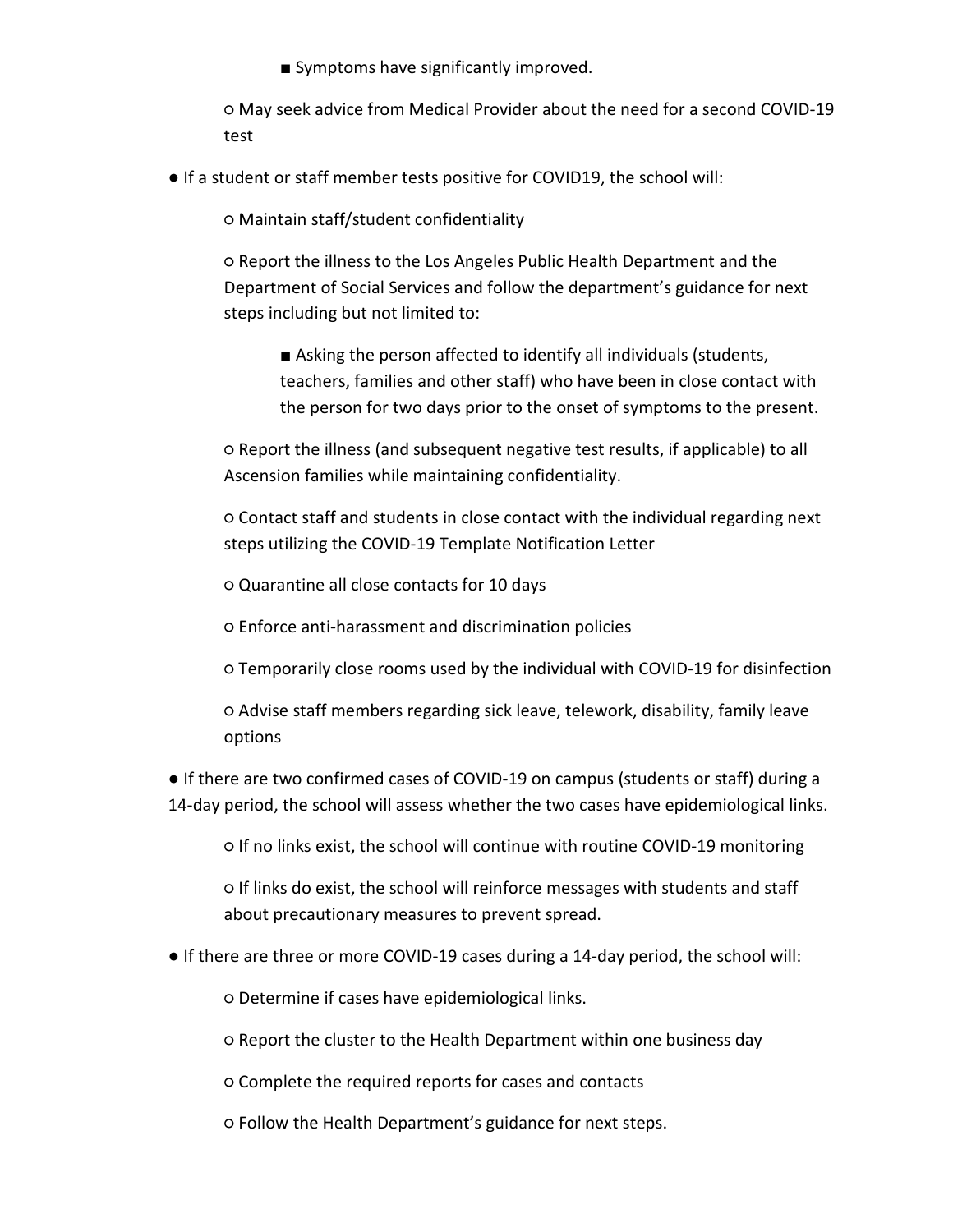*\*Students who have seasonal allergies will need to provide a doctor's note documenting the allergy and its accompanying symptoms.* 

### **School Closure**

School Closures are determined by the risk to students, staff and families.

School closures due to exposures to students, staff and families will be evaluated and made collectively by the Preschool, Board of School Administration and the Church.

School closures due to COVID-19 cases are determined by the local health officer based on the number of cases and percentage of teacher/students/staff that have tested positive for COVID19.

### **Close contact with a person who tests positive for COVID19**

● "Close contact is defined by CDC as someone who was within 6 feet of an infected person for a cumulative total of 15 minutes or more over a 24-hour period starting from 2 days before illness onset (or, for asymptomatic patients, 2 days prior to test specimen collection) until the time the patient is isolated. The World Health Organization (WHO) additionally includes persons with direct physical contact with a probable or confirmed case, direct care for a patient with probable or confirmed COVID-19 disease without using proper personal protective equipment, and other situations as indicated by local risk assessments." In the home setting, this will include those living together in a home. In the school setting, this will likely mean a student's classmates and teacher, but could include others.

● Students and staff members who have been in close contact with a person who tests positive must:

○ Stay home and quarantine for at least 5 FULL days, and even if symptoms do not develop get tested at least after 5 FULL days after you has close contact with someone with COVID-19

○ If the test result after 5 FULL days is negative, AND no symptoms are present quarantine may end and normal activities may resume on day 6. As long as a medical grade mask is worn at and watch for symptoms until 10 days after you last had contact with someone with COVID-19.

○ Expect a follow-up call from the Health Department Case and Contact Investigation Program.

*\*Note: Due to common cold & flu symptoms being so closely aligned with the Omicron variant of COVID-19 if a member of the household shows these symptoms the student must stay home for a minimum of 3- 5 days, a negative COVID-19 test on day 3 and day 5 may be required to return to school. Any absence in excess of 3 days will require a doctor's note to return, or a negative COVID-19 test on day 5, or being out of school for 10 days & return on day 11 as long as no symptoms are present.*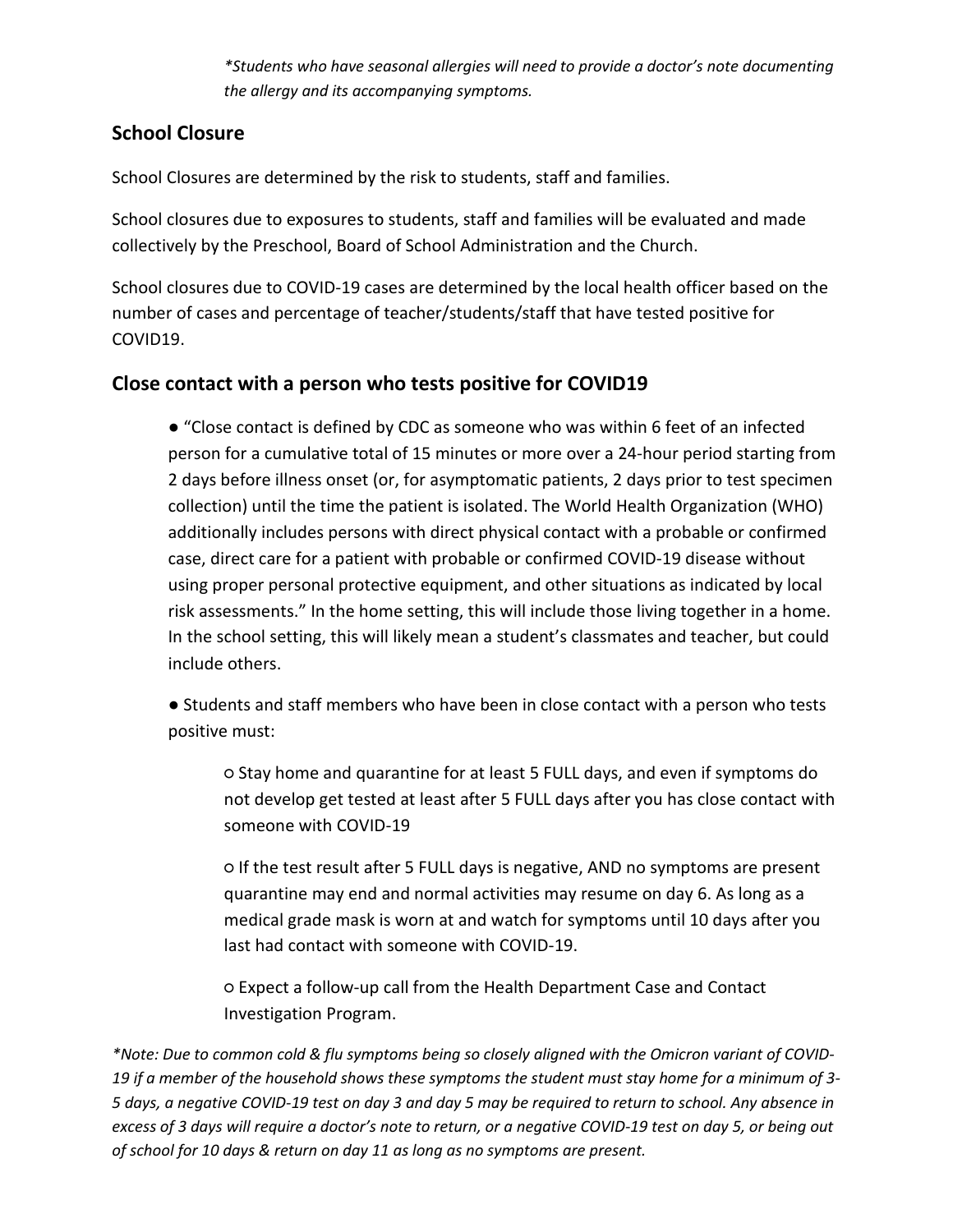### **Promoting healthy hygiene practices**

- All classroom sinks and staff/student restrooms will be equipped with soap and paper towels as well as trashcans.
- All classrooms, restrooms, offices and lunch areas will be equipped with hand sanitizer
- The school will instruct students and staff on proper handwashing protocols
- All staff and students will wash or sanitize their hands:
	- Upon arrival to the campus
	- After playing outside
	- After using a shared surface
	- Before and after using the restroom
	- After blowing nose, coughing or sneezing
	- Before and after eating
- All staff and students will use tissue to cover toilet handles for flushing

#### **Intensified cleaning and disinfection**

- The following surfaces will be disinfected between shared uses and sanitized daily after hours with EPA approved protocols:
	- Desks or tables
	- Countertops
	- Chairs
	- Door handles
	- Restroom surfaces
	- Light switches
	- Classroom phones
	- Keyboards
	- Copy machines
- In the event of a reported case of COVID-19 on campus:
	- The room will be closed for 24 hours before cleaning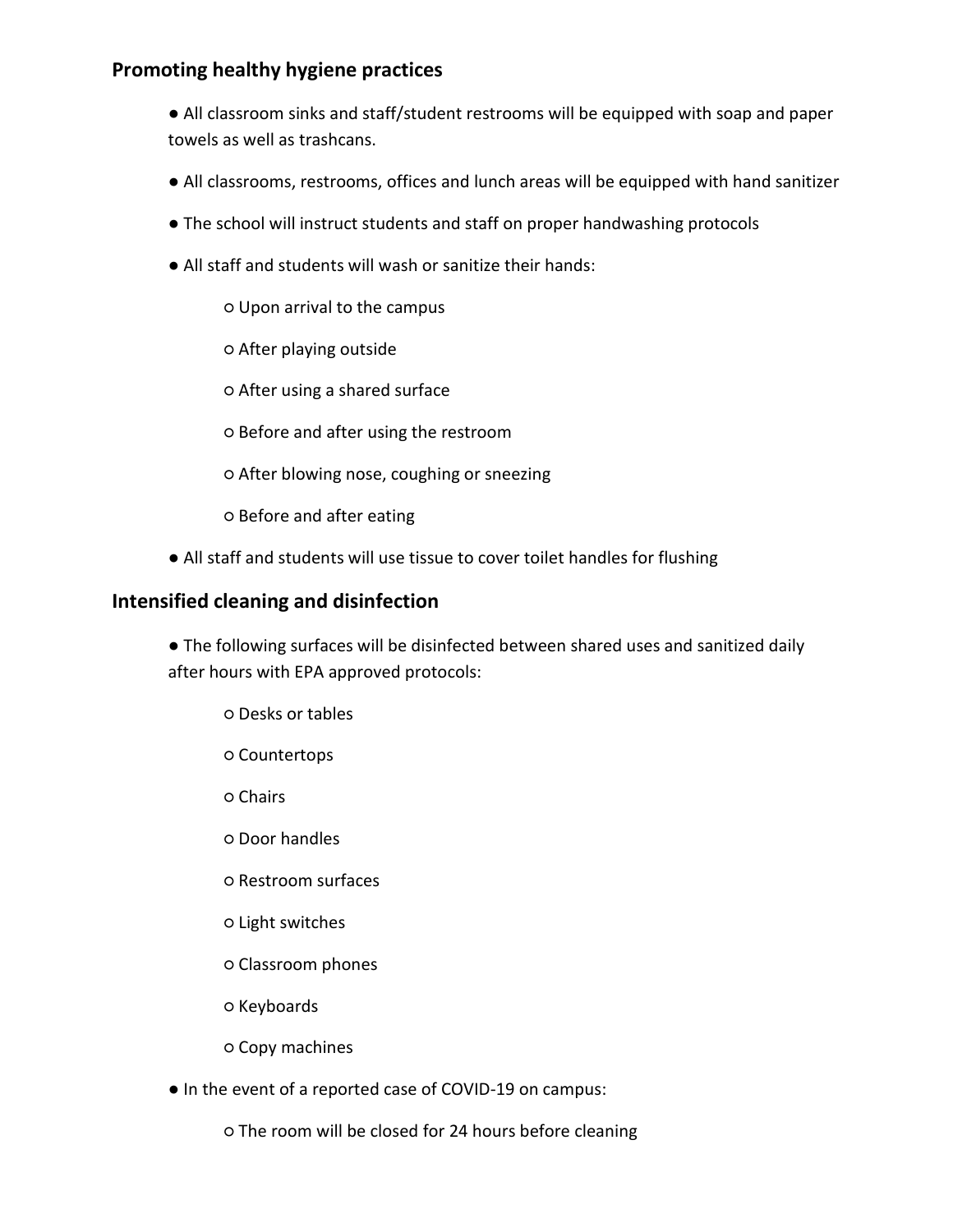○ All windows and doors will be opened for ventilation during the 24-hour period

○ Physical distancing of staff and students

● In the classroom:

○ Student desks will be spaced 3-6 feet apart from each other and the teacher.

○ Extra furniture and tables will be removed from the classroom to allow as much physical distancing as feasible.

● Outdoors:

○ Teachers will utilize outdoor space for learning when it is practical to do so

○ Playground activities will be modified to promote physical distancing

○ Students will eat lunch physically-distanced outside with their class.

● Large group gatherings (chapel, assemblies) will be held outside and/or divided into smaller groups to promote physical distancing

#### **Face coverings**

As of January 11, 2022 face masks are required (with some exceptions for those with breathing problems and children under 2) in Los Angeles County. The Los Angeles Department of Health has also released face mask requirements for in-person Early Childhood Education (Childcare). We acknowledge that face mask requirements can rob students of the normalized school experience they need for their mental and social health, and that it may be difficult for children and staff to wear face masks all day, especially outside or while physically active. Balancing all these realities will be our challenge to navigate together. Thus, our plan at this point is:

● School faculty and staff will wear surgical-grade face masks that comply with CDC guidelines while in the presence of students and/or staff members. In some cases, teachers may use face shields with tucked-in bottom drapes, especially when it is important for students to see teacher faces (i.e., when teaching phonological concepts., etc.) The school will provide face masks, but staff members may also provide their own. Staff members will replace their face coverings daily.

● All students should plan to bring two clean face masks with them each day. The school will also provide masks if students forget theirs at home.

*\*It is strongly recommended that students wear upgraded masks which at a minimum are well-fitting, non-cloth mask of multiple layers of non-woven material with a nose wire.*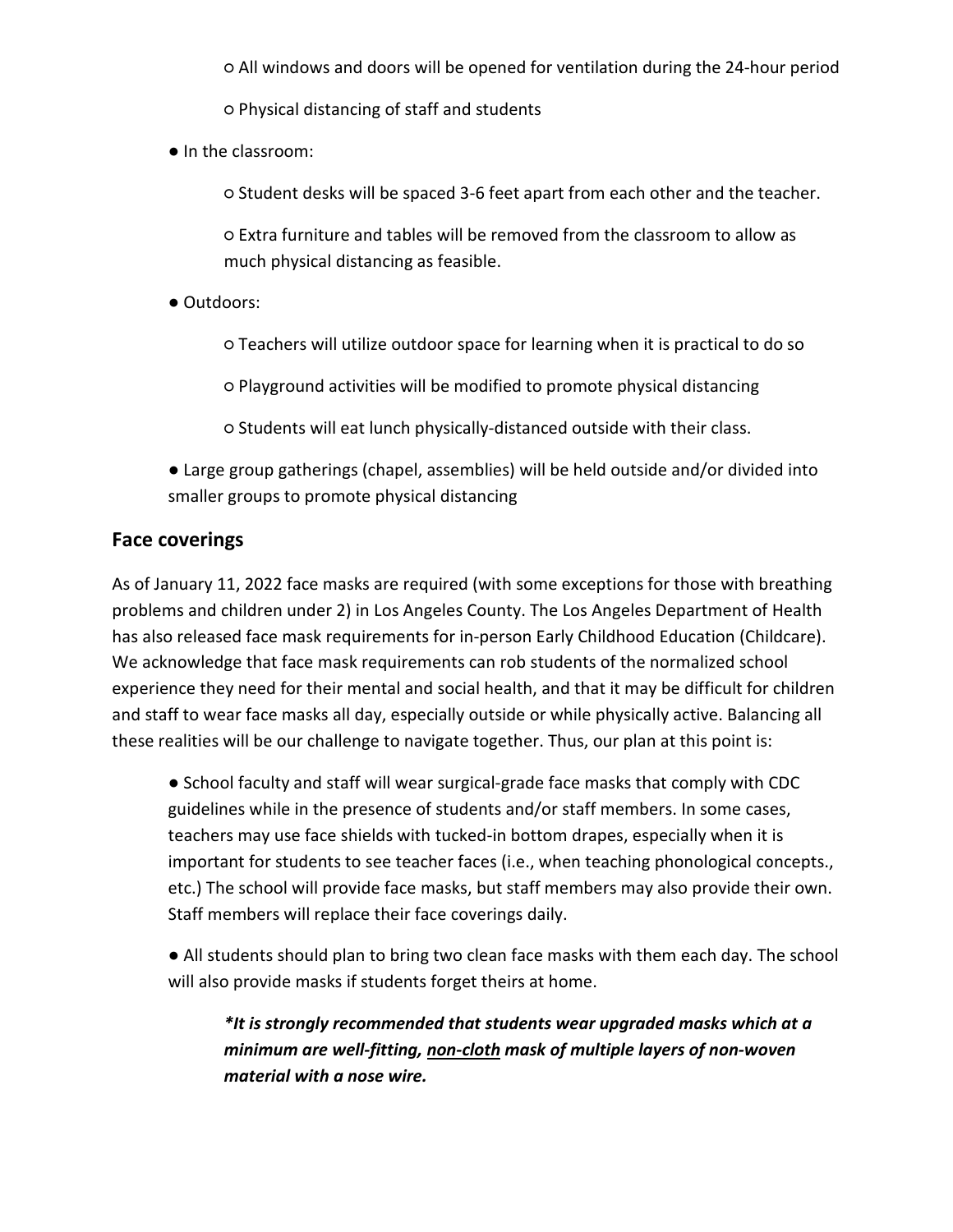○ Students will wear face masks when inside. Students will not be required to wear face masks when learning/playing physically-distanced outside, when eating or when napping.

#### *\*Face masks are required for both indoor and crowded outdoor settings.*

○ When a face mask is temporarily removed, it will be placed in child's personal cubby, lunch bag, desk, or individual bag

○ Students who have breathing difficulties such as asthma may be excused from face covering requirements with written permission from doctor.

● Students and staff should follow CDC and Public Health guidelines for safe mask wearing

#### **Hydration, snacks and lunches**

- Students should bring a refillable water bottle each day. Drinking fountains are closed.
- Students should bring snacks and lunches in a lunch container as usual.
- Students should not handle each other's lunch containers.
- Students may not share snacks or lunches.
- Students will eat physically-distanced from others outside with their classmates.

● If students forget their lunches, we will provide them with emergency lunches. To minimize unnecessary contact and traffic on campus, we will not call parents to bring forgotten lunches.

#### **Ventilation of classrooms**

● Classrooms are equipped with HEPA Air Filters.

*(Note: HEPA filters do not eliminate COVID19, but filtering the air may help minimize spread.)* 

● Classroom doors and windows will be left open when it is practical to do so.

● Classroom doors and windows will be open to ventilate the room when students are not present in the classroom

#### **Use of outdoor spaces for learning and play**

● Ascension is blessed to be in Southern California and to have outdoor space to utilize for an "outdoor classroom." Teachers will utilize these outdoor spaces for instruction as much as practicable, in ways that do not interfere with students' learning.

● Classes will alternate play areas. Students will sanitize their hands before entering the playground equipment area. The playground will be sanitized each evening.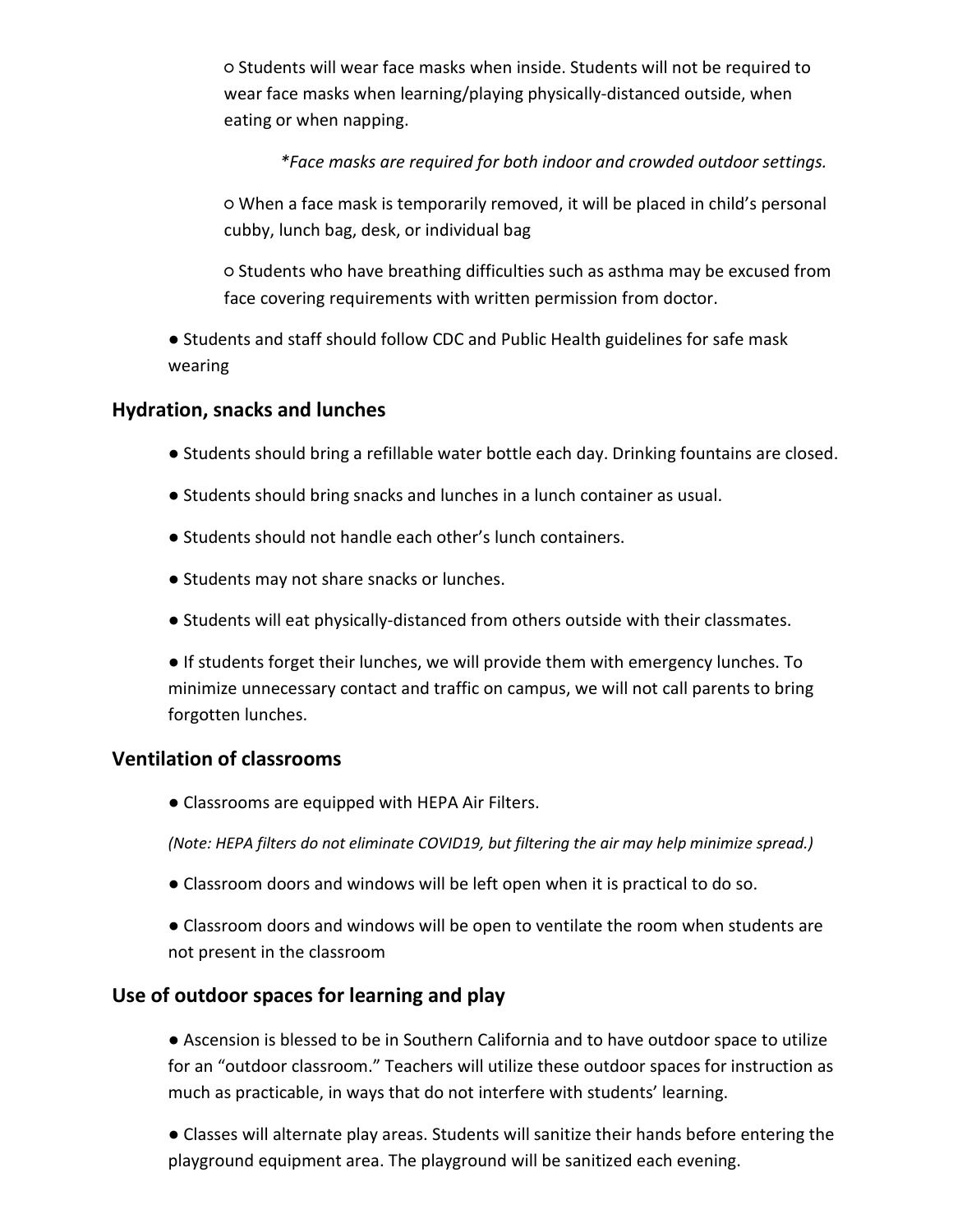● Bleach water stations will be available on the rest of the playground for staff to sanitize outdoor toys

#### **Visitors and Volunteers**

● Visitors to campus must be free from COVID-19 symptoms and wear a mask (ages 2 and up) at all times. If visitors do not have a mask, Ascension will provide one.

- Visitors should enter the school office for check-in.
- Visitors should sanitize their hands upon entering the school office.

● Visitors should fill out a questionnaire form and include name, phone number and email address.

● To minimize exposure during this unusual COVID-19 season, volunteers will be limited, and must meet CDC and Public Health Guidelines.

● Church or parent volunteers (gardening, etc.) will, remain physically distant from students and wear a surgical grade mask.

#### **Final thoughts**

● Continuing in person learning involves moving forward in faith and acknowledging that there is some risk as soon as we leave the safety of our homes. No place of business, worship or education can guarantee 100% protection from COVID-19. But we can all do our part to minimize those risks and the spread of the disease.

● The Ascension Lutheran Preschool staff will do its best to keep kids safe at school, but we also know that kids are kids: masks are going to get dirty or fall off, kids are going to forget personal space "bubbles," and some kids will wash their hands for less than the recommended 20 seconds. In fact, we are sure you have seen some of these same behaviors in your own home. Our goal is to promote and encourage the best and safest behavior possible in the school setting.

● The pandemic is a season and while life may never return to what it once was, we will get through this season together. Treat each other with patience, love and compassion.

● Face masks appear to be among the most divisive issues of this pandemic. We recognize that there are passionate opinions on both sides. Our goal is to obey the law as well as do what's best for students and staff in light of the science of COVID-19 AND developmentally-appropriate best practices for children. We also believe face masks (and physical distancing) can represent an opportunity to put feet on our faith and "love our neighbors."

● You can help your child ease into these new protocols and procedures by presenting them in a positive light and giving your child a chance to talk through and practice them.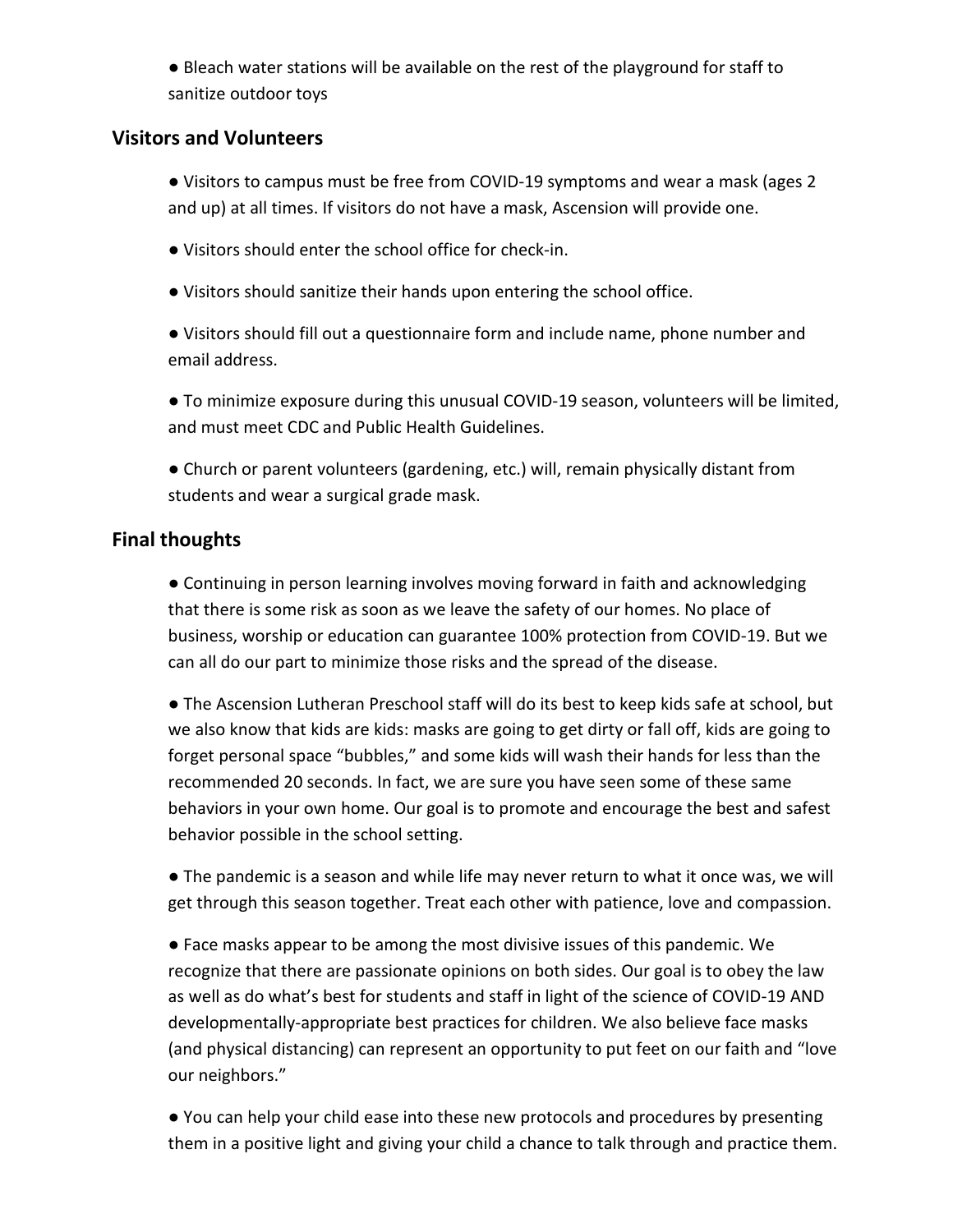● Unfortunately, during this pandemic season getting sick with even a simple cold is going to be very disruptive to your schedule and your child's education. You can help prevent this disruption by:

○ Maintaining good sanitation and hygiene practices in your home

○ Limiting your family's contact with others

○ Avoiding travel to areas with high infection rates

○ Wearing a mask and practicing physical distancing in public

○ Getting a flu shot, and vaccinated when eligible

● Finally, and most importantly, a reminder from God's Word:

*"God is our refuge and strength, an ever-present help in trouble."*

*Psalm 46:1*